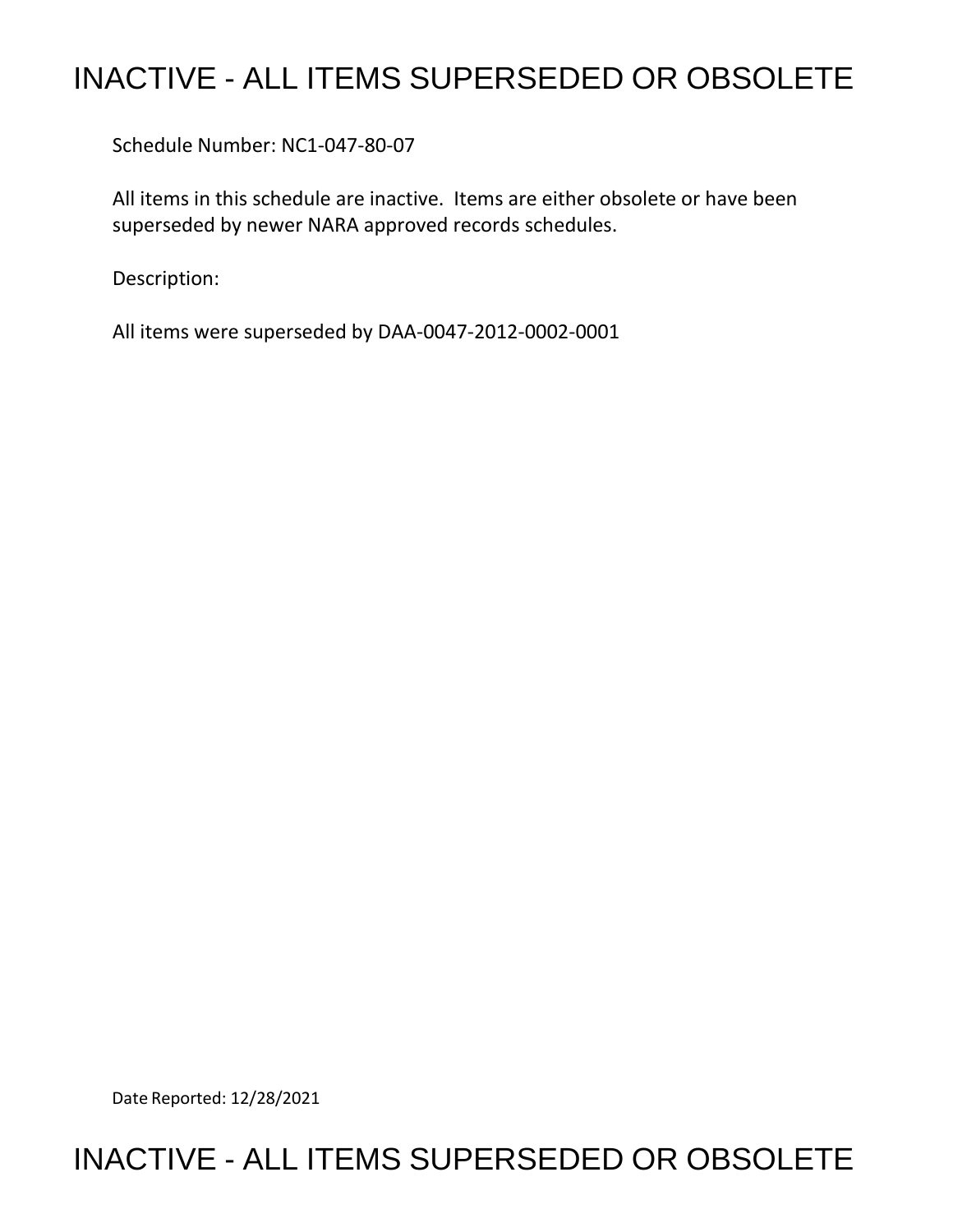|                               | <b>REQUEST FOR RECORDS</b><br>POSITION AUTHORITY                                                                            |                 |                                                                                                                                       |                                   |          |  |
|-------------------------------|-----------------------------------------------------------------------------------------------------------------------------|-----------------|---------------------------------------------------------------------------------------------------------------------------------------|-----------------------------------|----------|--|
| (See Instructions on reverse) |                                                                                                                             |                 |                                                                                                                                       | <b>LEAVE BLANK</b>                |          |  |
|                               |                                                                                                                             |                 | JOB NO                                                                                                                                |                                   |          |  |
|                               |                                                                                                                             | $NCI-47-80+7$   |                                                                                                                                       |                                   |          |  |
|                               | TO: GENERAL SERVICES ADMINISTRATION,                                                                                        |                 |                                                                                                                                       |                                   |          |  |
|                               | NATIONAL ARCHIVES AND RECORDS SERVICE, WASHINGTON, DC 20408                                                                 |                 | DATE RECEIVED                                                                                                                         |                                   |          |  |
|                               | 1. FROM (AGENCY OR ESTABLISHMENT)                                                                                           |                 | $4 - 22 - 80$                                                                                                                         |                                   |          |  |
|                               | Department of Health, Education, and Welfare                                                                                |                 |                                                                                                                                       | <b>NOTIFICATION TO AGENCY</b>     |          |  |
| 2. MAJOR SUBDIVISION          |                                                                                                                             |                 | In accordance with the provisions of 44 U.S.C. 3303a the disposal re-                                                                 |                                   |          |  |
| 3. MINOR SUBDIVISION          | Social Security Administration                                                                                              |                 | quest, including amendments, is approved except for items that may<br>be stamped "disposal not approved" or "withdrawn" in column 10. |                                   |          |  |
|                               | <b>Affice of Operational Policy and Planning</b>                                                                            |                 |                                                                                                                                       |                                   |          |  |
|                               | 4. NAME OF PERSON WITH WHOM TO CONFER                                                                                       | 5. TEL. EXT     |                                                                                                                                       |                                   |          |  |
|                               |                                                                                                                             |                 |                                                                                                                                       |                                   |          |  |
|                               | Ernest P. Lardieri                                                                                                          | 934–5770        | $8 - 20 - 82$                                                                                                                         |                                   |          |  |
|                               | 6. CERTIFICATE OF AGENCY REPRESENTATIVE:                                                                                    |                 |                                                                                                                                       |                                   |          |  |
|                               | I hereby certify that I am authorized to act for this agency in matters pertaining to the disposal of the agency's records; |                 |                                                                                                                                       |                                   |          |  |
|                               | that the records proposed for disposal in this Request of _____ page(s) are not now needed for the business of              |                 |                                                                                                                                       |                                   |          |  |
|                               | this agency or will not be needed after the retention periods specified.                                                    |                 |                                                                                                                                       |                                   |          |  |
|                               | A Request for immediate disposal.                                                                                           |                 |                                                                                                                                       |                                   |          |  |
|                               |                                                                                                                             |                 |                                                                                                                                       |                                   |          |  |
| lx i                          | B Request for disposal after a specified period of time or request for permanent                                            |                 |                                                                                                                                       |                                   |          |  |
|                               | retention.                                                                                                                  |                 |                                                                                                                                       |                                   |          |  |
| C. DATE                       | D. SIGNATURE OF AGENCY REPRESENTATIVE                                                                                       | <b>E. TITLE</b> |                                                                                                                                       |                                   |          |  |
|                               |                                                                                                                             |                 |                                                                                                                                       |                                   |          |  |
| 4k16/80                       |                                                                                                                             |                 | Departmental Records Management Officer                                                                                               |                                   |          |  |
| 7.                            | 8. DESCRIPTION OF ITEM                                                                                                      |                 |                                                                                                                                       | 9.<br>SAMPLE OR                   | 10.      |  |
| ITEM NO.                      | (With Inclusive Dates or Retention Periods)                                                                                 |                 | JOB NO.                                                                                                                               | <b>ACTION TAKEN</b>               |          |  |
|                               |                                                                                                                             |                 |                                                                                                                                       |                                   |          |  |
|                               | RECORDS RETENTION AND DISPOSAL SCHEDULE                                                                                     |                 |                                                                                                                                       | $NC1 - 47 - 77 + 16$<br>items 1-4 |          |  |
|                               | OFFICE OF REGULATIONS                                                                                                       |                 | OFFICE OF OPERATIONAL POLICY AND PLANNING                                                                                             |                                   |          |  |
|                               |                                                                                                                             |                 |                                                                                                                                       |                                   |          |  |
|                               |                                                                                                                             |                 |                                                                                                                                       |                                   |          |  |
|                               |                                                                                                                             |                 |                                                                                                                                       |                                   |          |  |
|                               | SSA Regulation and Notice Records<br>1.                                                                                     |                 |                                                                                                                                       |                                   |          |  |
|                               |                                                                                                                             |                 |                                                                                                                                       |                                   |          |  |
|                               | History files for regulations and notices published in the<br>Federal Register by the Secretary, HEW. The notices and       |                 |                                                                                                                                       |                                   |          |  |
|                               | regulations interpret statutes, court decisions, and policy                                                                 |                 |                                                                                                                                       |                                   |          |  |
|                               | decisions relating to all social security programs.                                                                         |                 | $In-$                                                                                                                                 |                                   |          |  |
|                               | cluded are regulation development plans, notices of intent                                                                  |                 |                                                                                                                                       |                                   |          |  |
|                               | to regiate, notices of public hearings, public comments                                                                     |                 |                                                                                                                                       |                                   |          |  |
|                               | (if any), preliminary drafts, the intercomponent review                                                                     |                 |                                                                                                                                       |                                   |          |  |
|                               | comments, notices of the proposed regulation, and final                                                                     |                 |                                                                                                                                       |                                   |          |  |
|                               | versions.                                                                                                                   |                 |                                                                                                                                       | $0 \times C$                      |          |  |
|                               |                                                                                                                             |                 |                                                                                                                                       |                                   |          |  |
|                               | Permanent. Transfer to the Washington National Records                                                                      |                 |                                                                                                                                       |                                   |          |  |
|                               | Center (WNRC) 2 years after the year in which dated Re-                                                                     |                 |                                                                                                                                       |                                   |          |  |
|                               | tain 15 additional years. Offer to the National Archives<br>when 17 years old.                                              |                 |                                                                                                                                       |                                   |          |  |
|                               |                                                                                                                             |                 |                                                                                                                                       | ∵ù n et o                         |          |  |
|                               | Social Security Rulings Records<br>2.                                                                                       |                 |                                                                                                                                       |                                   |          |  |
|                               |                                                                                                                             |                 |                                                                                                                                       |                                   |          |  |
|                               | History folders pertaining to technical and legal issuances                                                                 |                 |                                                                                                                                       |                                   |          |  |
|                               | on retirement and survivors, health, disability,                                                                            |                 |                                                                                                                                       |                                   |          |  |
| $115 - 107$                   | Opies tx agency, NCW, NNB, NNB COM                                                                                          |                 |                                                                                                                                       |                                   | FORM 115 |  |

 $\mathcal{M}_\gamma$ 

|  |  |                |                        | Prescribed by General Service |  |
|--|--|----------------|------------------------|-------------------------------|--|
|  |  | Administration |                        |                               |  |
|  |  |                | FPMR (41 CFR) 101-11.4 |                               |  |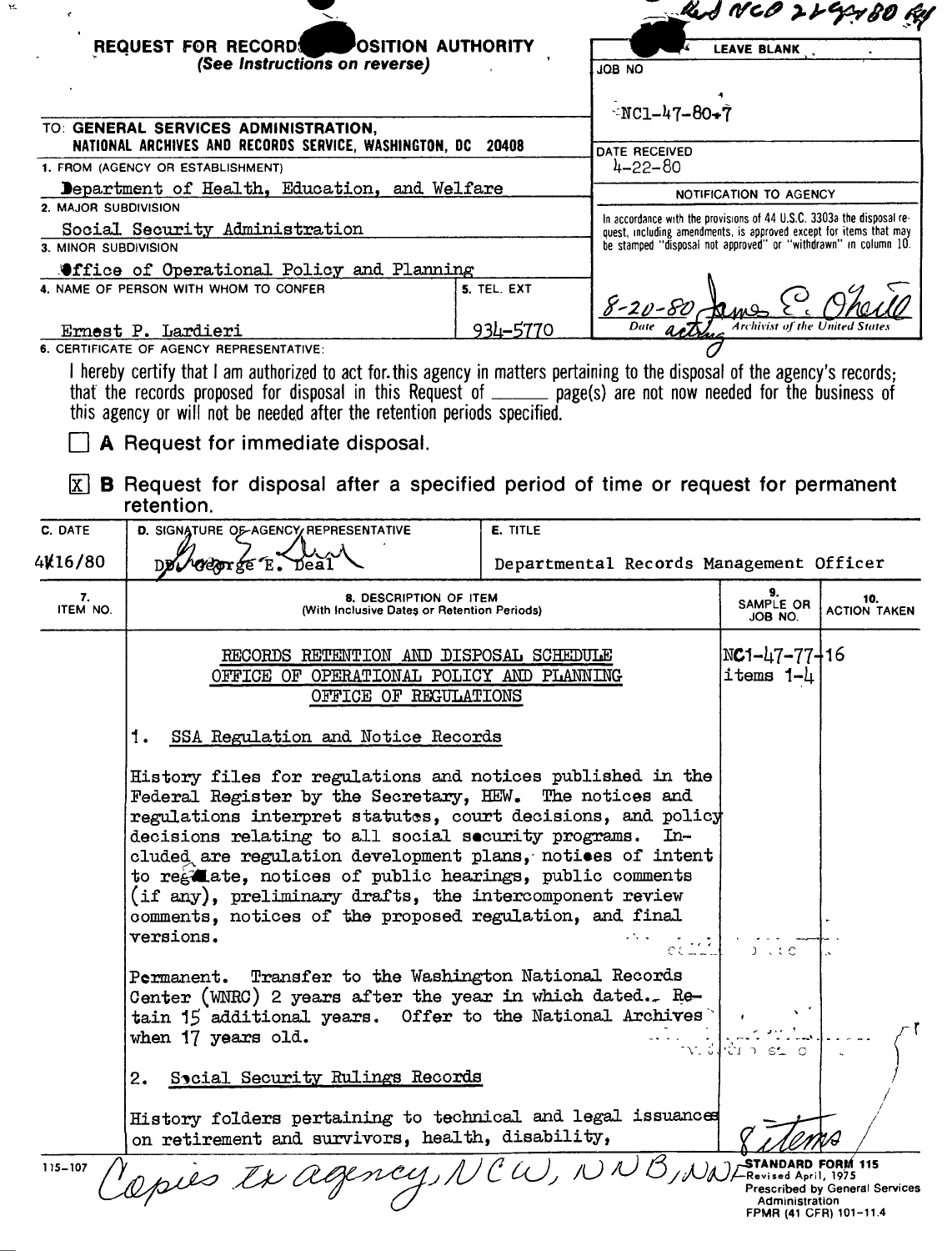### **INSTRUCTIONS**

#### **General Instructions:**

Use Standard Form 115 (obtainable from supply depots of the Federal Supply Service, General Services Administration) and the continuation sheet Standard Form 115a (obtainable from the Recommend of the are other than textural frecords, for example, if the ords Disposition Division. Office of Federal Records Centers, National Archives and Records Service, Washington, D.C. 20408) to obtain authority to dispose of records or to request permanent retention of records. Detach the fifth copy from the set and keep as your reference copy. Submit the first four copies of the set to the National Archives and Records Service. One copy will be returned to the agency as notification of items that are authorized for disposal. Items withdrawn or not approved for disposal will be so marked, Each SF 115 requiring Comptroller General concurrence must be  $EC$ accompanied by a notification of approval from GAO.

### Specific Instructions: -

*Entries 1, 2, and 3 should show what agency has custody of the* records that are identified on the form, and should contain the name of the department or independent agency, and its major and minor subdivisions.

Entries 4 and 5 should help identify and locate the person to. whom inquiries regarding the records should be directed.

Entry 6 should be signed and dated on the four copies by the agency representative. The number of pages involved in the request should be inserted.  $(1 - 5)$  and  $(3 - 70)$  $\sim$  30  $\sim$  3. Box A should be checked if the records may be disposed of immediately. Box B should be checked if continuing disposal authority is requested or if permanent retention is requested. Only one box may be checked.

*Entry 7* should contain the numbers of the items of records identified on the form in sequence. i.e., 1, 2, 3, 4, etc.

Entry 8 should show what records are proposed for disposal.

Center headings should indicate what office's records are involved if all records described on the form are not those of the same office or if they are records created by another office or agency.

An identification should be provided of the types of records inare photographic records, sound recordings, or cartographic records.

An itemization and accurate identification should be provided of the series of records that are proposed for disposal or retention. Each series should comprise the largest practical grouping of separately organized and fogically related materials that can be treated as a single unit for purposes of disposal. Component parts of a series may be listed separately if numbered consecutively as 1a, 1b, etc., under the general series entry- $557$ 

A statement should be provided showing when disposal is to be made of the records, thus:

If immediate disposal is requested of past accumulations of records, the inclusive dates during which the records were produced should be stated. "

If continuing disposal is requested for records that have accumulated or will continue to accumulate, the retention period may be expressed in terms of years, months, etc., or in terms of future actions or events. A future action or event that is to determine the retention period must be objective and definite. If disposal of the records is contingent upon their being microfilmed, or otherwise reproduced or recorded on machine readable media, the retention period should read: "Until ascertained that reproduced copies or recordings have been made in accordance with GSA regulations<sup>13</sup> and are adequate substitutes for the paper records." Also, the provisions of FPMR § 101-11.5 should be observed.

 $\overline{E}$ ntry 9 should be checked if samples are submitted for an item. However, samples of the records are not required unless they are requested by the NARS appraiser. (If an item has been previously -submitted, the-relevant job and item-number should be entered. Entry 10 should be left blank.

pronon estado o a condata e

At the file for reality and whise will hed in the the security of the correction of the set and the set and the section of the set of the set of the set of the no alto in la citato postitucio, count desirio y alto policy  $\epsilon$  . The relationship is allowed that  $\alpha$  is the relationship in  $\mathbb{I}$ oludod ane no Isólo i devolument la s, lo stico lui i sue st the country , there is not children in each to see the  $f$  or the constant entry the insector of  $\mathcal{F}$ de signale de la provinción de la securidad de la llei  $rr\_C\_C$ 

Records Offreer

sia di la malen do tha anhing do noticidad opprå  $\mathcal{D}$ oantolinia (France altro d'Insegnation) i studio $\mathbb{S}$ tai (1) cast of the state of the state of the state of the set

OR Representative

hbrought thing jobs too labor. Ω.

101 17 ears old.

 $\mathbb{D}$  born folders to refinity bo townion. and let all is date neviro environo de l'ovinita de la solution.  $\sim$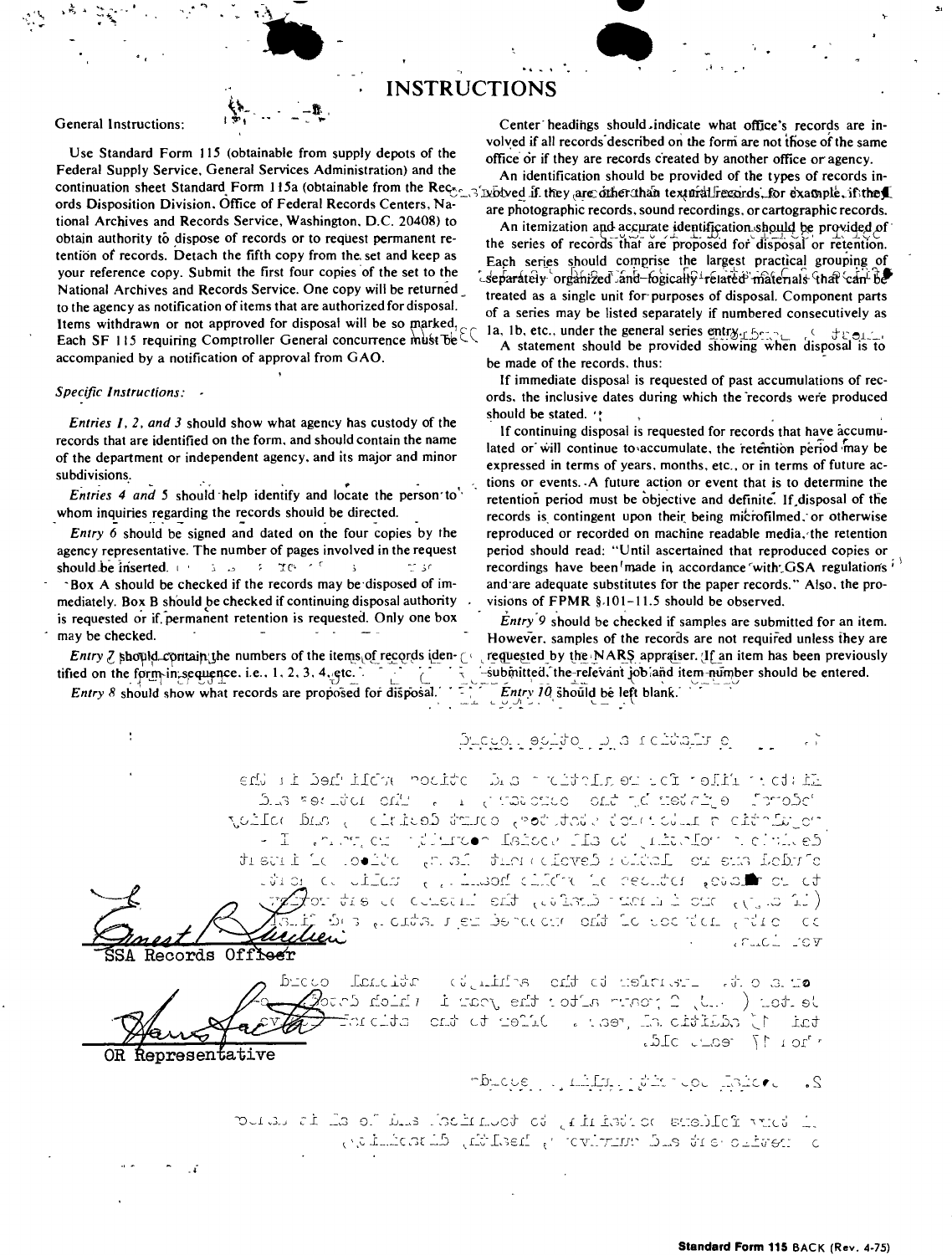| JOB 110.<br>Request for Records Disposition Authority-Continuation |                                             |                                                                                                                                                                                                                                                                                                                                                                                                                                                                                                                                                                                                                                                   |    | PAGE OF 3.<br>$\overline{c}$ |                            |
|--------------------------------------------------------------------|---------------------------------------------|---------------------------------------------------------------------------------------------------------------------------------------------------------------------------------------------------------------------------------------------------------------------------------------------------------------------------------------------------------------------------------------------------------------------------------------------------------------------------------------------------------------------------------------------------------------------------------------------------------------------------------------------------|----|------------------------------|----------------------------|
| 7.<br>ITEM NO.                                                     | ×                                           | <b>8. DESCRIPTION OF ITEM</b><br>(With Inclusive Dates or Retention Periods)                                                                                                                                                                                                                                                                                                                                                                                                                                                                                                                                                                      |    | 9.<br>SAMPLE OR<br>ON 8OL    | 10.<br><b>ACTION TAKEN</b> |
|                                                                    | grams.                                      | supplementary security income, and miner's benefits pro-<br>These issuances are published quarterly as Social<br>Security Rulings. The quarterly bulletins are republished<br>annually in the Cumulative Bulletin of Social Security<br>Rulings. Included are related background material, clear-<br>ances, and published copies of the rulings.                                                                                                                                                                                                                                                                                                  |    |                              |                            |
|                                                                    |                                             | Permanent. Transfer to WNRC 2 years after the year in<br>which dated. Retain 15 additional years. Offer to the<br>National Archives when 17 years old.                                                                                                                                                                                                                                                                                                                                                                                                                                                                                            |    |                              |                            |
|                                                                    |                                             | 3. Social Security Handbook Records                                                                                                                                                                                                                                                                                                                                                                                                                                                                                                                                                                                                               |    |                              |                            |
|                                                                    |                                             | Copies of additions and changes to each chapter of the<br>Social Security Handbook which are prepared for new hand-<br>book editions. Included are intercomponent comments and<br>reviews, preliminary and intercomponent drafts, and final<br>copies sent to be printed.                                                                                                                                                                                                                                                                                                                                                                         |    |                              |                            |
|                                                                    |                                             | Permanent. Transfer to WNRC 2 years after the year in<br>which dated. Retain 15 additional years. Offer to the<br>National Archives when 17 years old.                                                                                                                                                                                                                                                                                                                                                                                                                                                                                            |    |                              |                            |
|                                                                    | 4.                                          | Program Policy Statements Records                                                                                                                                                                                                                                                                                                                                                                                                                                                                                                                                                                                                                 | ÷. |                              |                            |
|                                                                    | tions are written.<br>background documents. | Original and microfilm copies of history folders of Pro-<br>gram Policy Statements (PPS). PPS's are formal statements<br>distributed SSA-wide, of social security program policy<br>for which regulations and operating policies and instruc-<br>They are developed, as necessary, to<br>establish new or revised policy as the result of legisla-<br>tion, Commissioner's Decisions, precedential court<br>decisions, Office of the General Counsel opinions, and to<br>confirm or clarify existing policy. Included in the<br>history file are intercomponent comments and clearances,<br>draft versions of the PPS, final version, and related |    |                              |                            |
|                                                                    | а.                                          | Office Responsible for Development of PPS                                                                                                                                                                                                                                                                                                                                                                                                                                                                                                                                                                                                         |    |                              |                            |
|                                                                    | (1)                                         | Original Documents                                                                                                                                                                                                                                                                                                                                                                                                                                                                                                                                                                                                                                |    |                              |                            |
|                                                                    |                                             | Destroy when microfilm has been proven<br>acceptable.                                                                                                                                                                                                                                                                                                                                                                                                                                                                                                                                                                                             |    |                              |                            |
|                                                                    | (2)                                         | Microfilm                                                                                                                                                                                                                                                                                                                                                                                                                                                                                                                                                                                                                                         |    |                              |                            |
|                                                                    |                                             | Offer microfilm to the National<br>Permanent.                                                                                                                                                                                                                                                                                                                                                                                                                                                                                                                                                                                                     |    |                              |                            |

 $\sim$   $-$ 

:<br>|<br>! i

 $\begin{array}{c} \frac{1}{2} \\ \frac{1}{2} \end{array}$  $\cdot$ 

I. I  $\vert$ I !<br>!<br>! l  $\ddot{\ddot{\}}$ { ! I l |<br>!<br>!

|<br>|<br>!<br>!

 $\begin{aligned} \mathbf{r} & \mathbf{r} = \mathbf{r} \mathbf{r} \mathbf{r} \mathbf{r} \mathbf{r} \mathbf{r} \mathbf{r} \mathbf{r} \mathbf{r} \mathbf{r} \mathbf{r} \mathbf{r} \mathbf{r} \mathbf{r} \mathbf{r} \mathbf{r} \mathbf{r} \mathbf{r} \mathbf{r} \mathbf{r} \mathbf{r} \mathbf{r} \mathbf{r} \mathbf{r} \mathbf{r} \mathbf{r} \mathbf{r} \mathbf{r} \mathbf{r} \mathbf{r} \mathbf{r} \mathbf{r} \mathbf{r} \mathbf$  $\begin{array}{c} 1 \\ 1 \\ 1 \\ 1 \end{array}$ 

 $\begin{aligned} \mathbf{u}_{\text{max}} & \text{if } \mathbf{u}_{\text{max}} = \mathbf{u}_{\text{max}} \\ \mathbf{u}_{\text{max}} & \text{if } \mathbf{u}_{\text{max}} = \mathbf{u}_{\text{max}} \end{aligned}$ 

 $\frac{1}{3}$ 

 $\frac{4}{3}$ 

 $\ddot{\phantom{a}}$ 

Ţ  $\mathbf{r}$